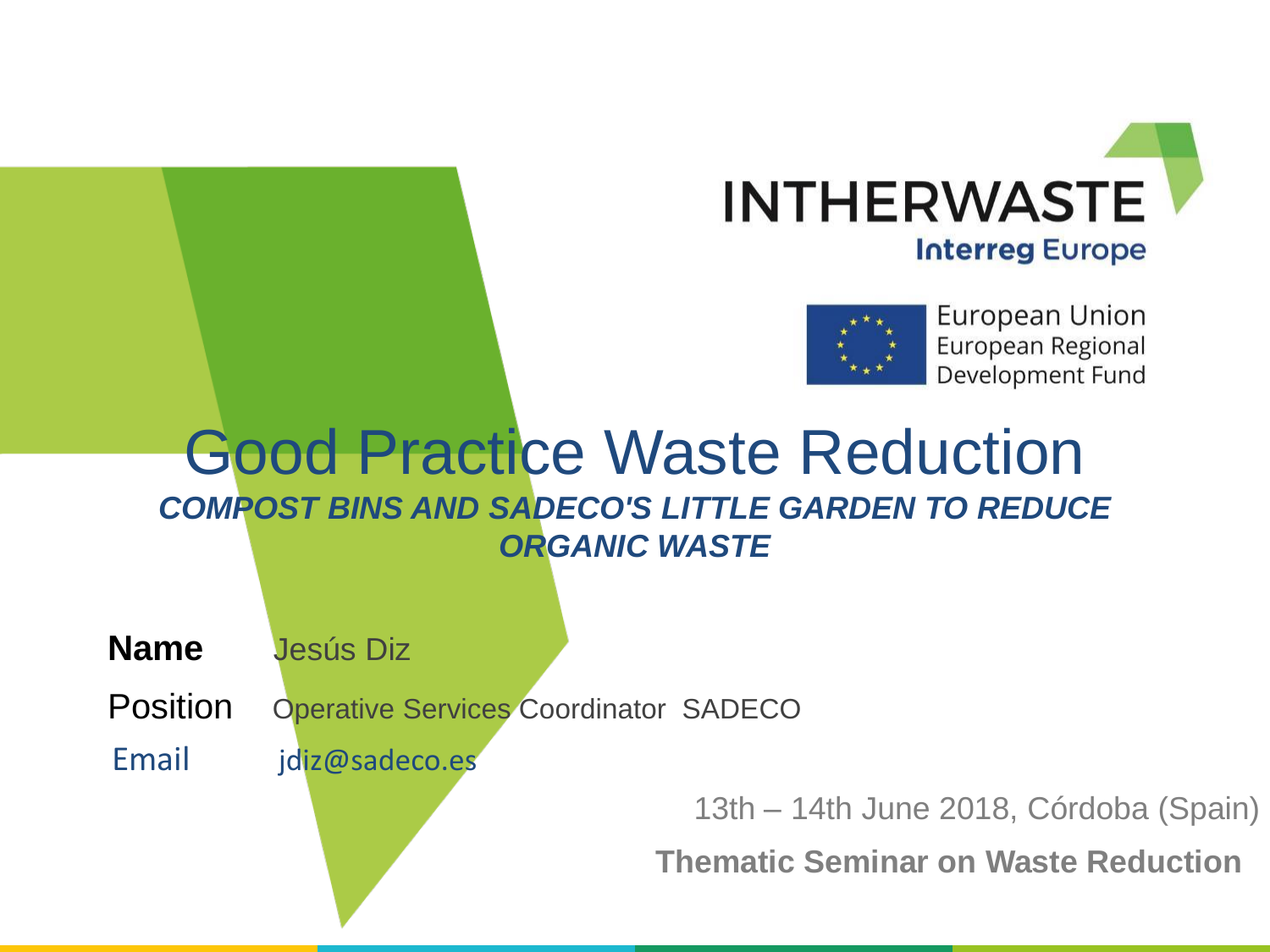

# **Composters**

Since 1994 Sadeco produces compost at the Municipal Composting and Recycling Plant in Cordoba from organic matter in domestic waste produced in the municipal district.

Since this composting activity began, this entity has continuously been promoting the use of compost, for public information and education.

Along with this information and to boost waste reduction, SADECO promotes the use of composters for use in community gardens, as well as for educational activities in schools in our area.

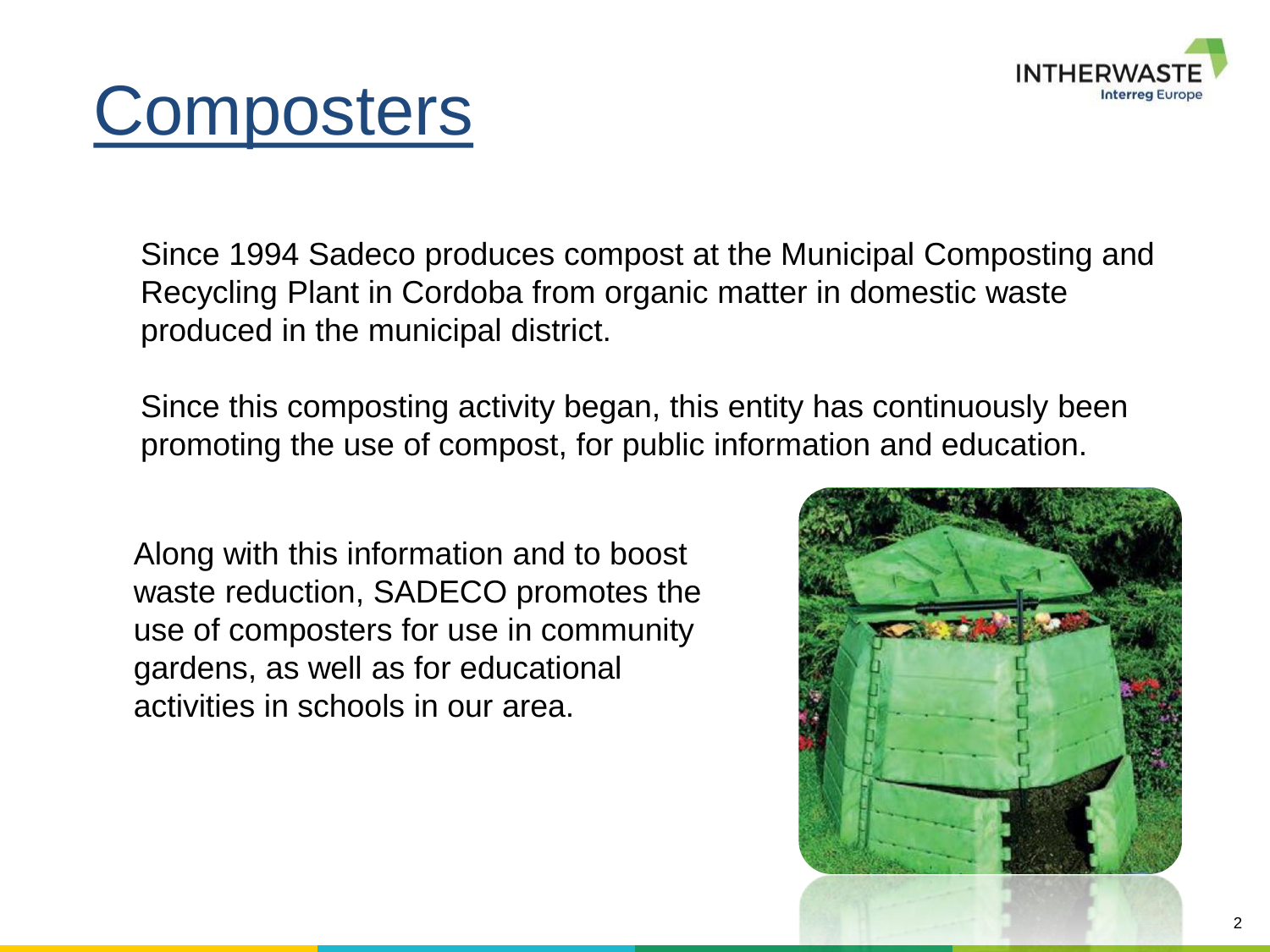

## **Composter Instalation and Training Plan**

- Informative talk about the use of composters, the composting process and an adequate use of compost in urban gardens, quantities of dry and wet matter that should be deposited in the composter, frequency of ventilation of the organic matter, the short terms of the composting process situation.
- Installation of composters in the cultivation area
- What should occupy the cultivation area. An explanation will also be given about what the composting process consists of.

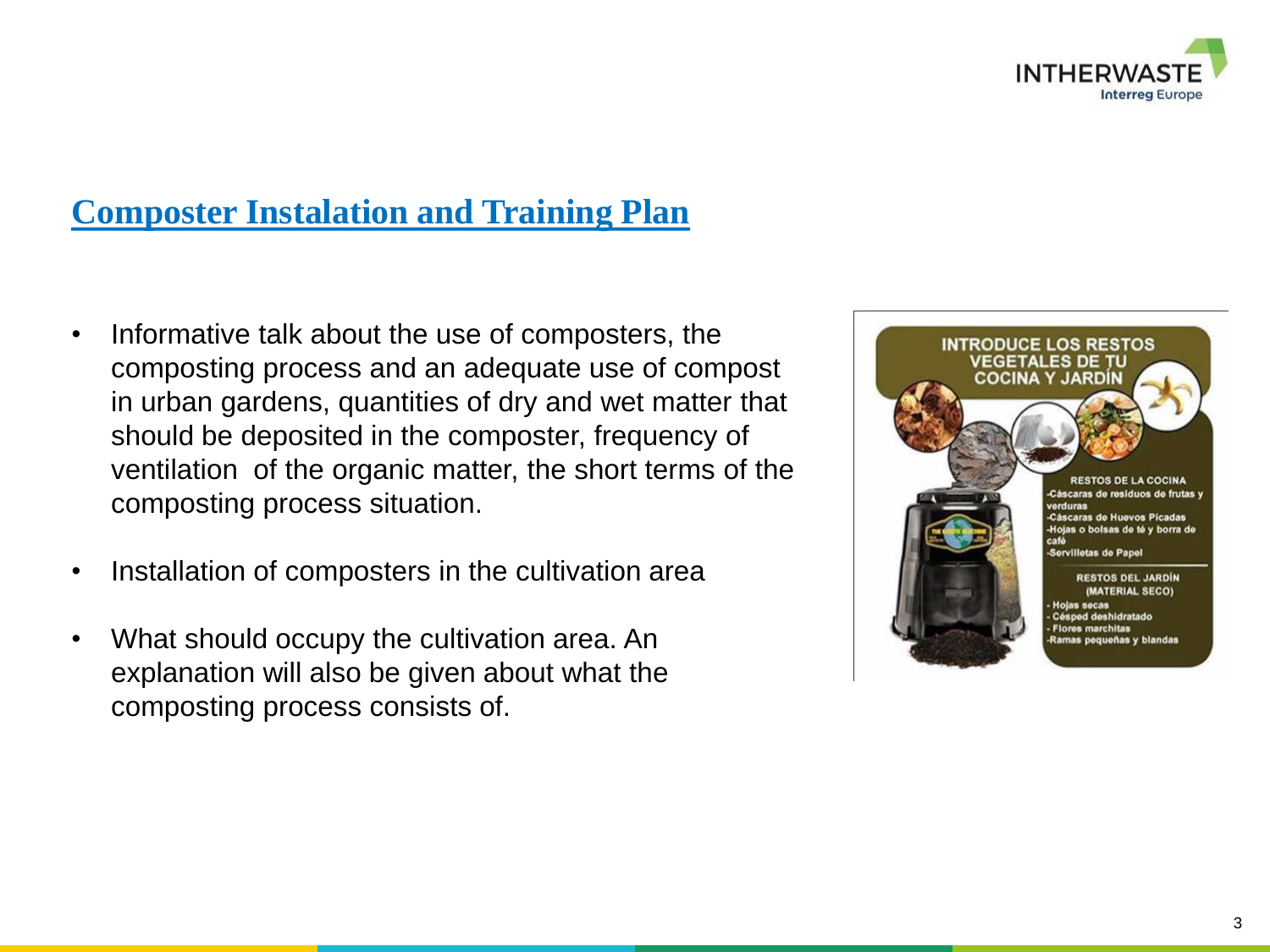

# **Urban Gardens in the Educational Area of Nature in Asomadilla Park.**

Management: Imgema Real Botanical Garden in Córdoba

Surface area: 5.000 SQUARE METRES

#### Objective:

That participants learn more and share their knowledge about ecological horticulture by putting it into practice in the community, as well as growing vegetables in a collective way for their own consumption, promoting fostering cooperative work.



### Organisation:

The Educational Area of Nature fosters an agreed organisation of the work in the garden, as well as carrying out additional training activities

Nº Composters: 3 with 800 litre content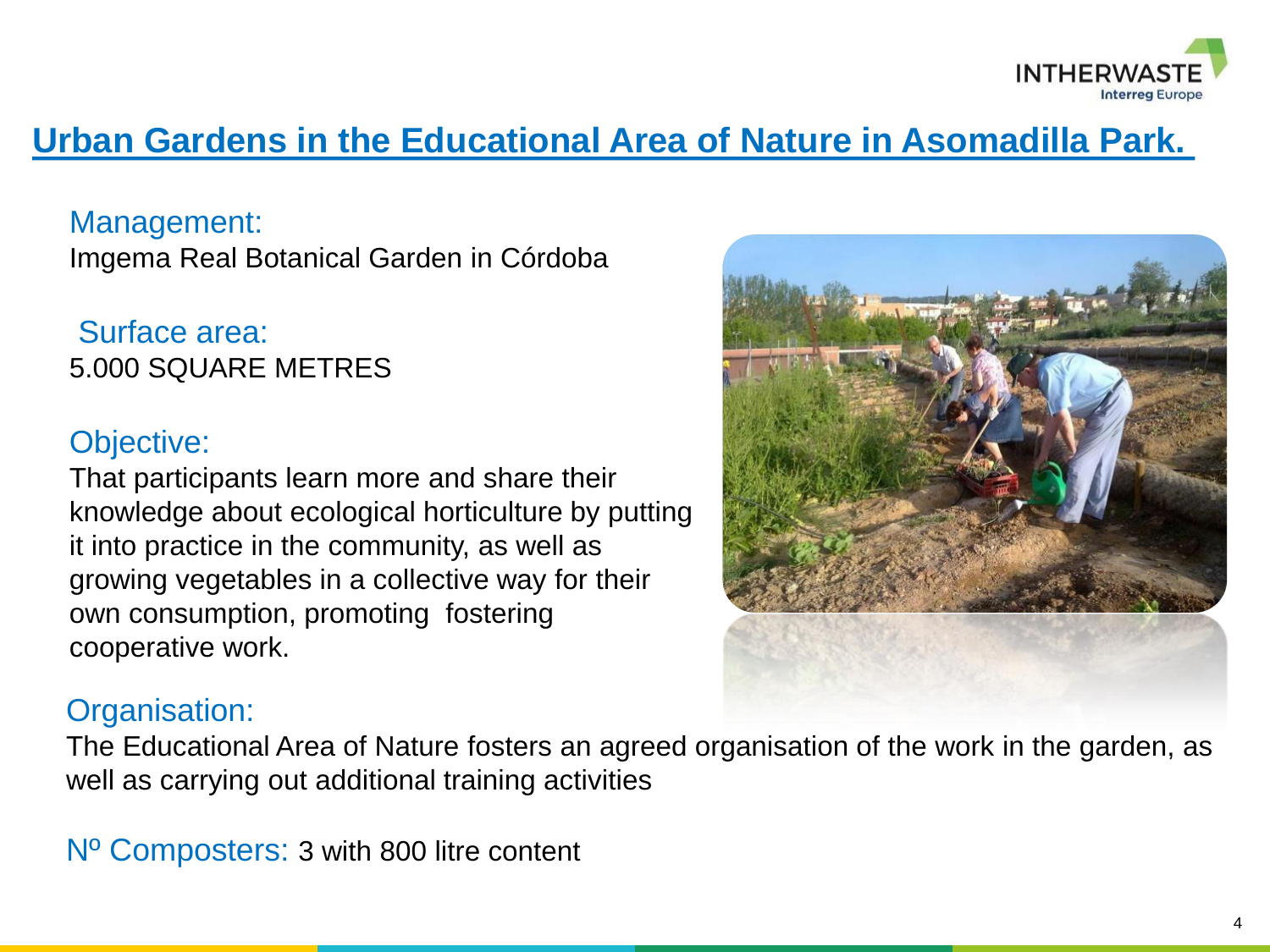

# **Socio-ecological Garden Cordel de Ecija**

#### Management:

Amargacena Neighbourhood Association Movement as well as various neighbourhood associations from the Southern district in the city of Cordoba.

Surface area: 12.000 m²



#### Objective:

Self-sufficiency for families with greater needs in the area, not only as families but also on a collective and also educational level, as the intention is to send some of them to schools in the area, in order to train youngsters in the traditional work of growing vegetables.

#### Organisation:

Project demanded and self-managed by the Movement

Nº Composters: 5 with 800 litre content

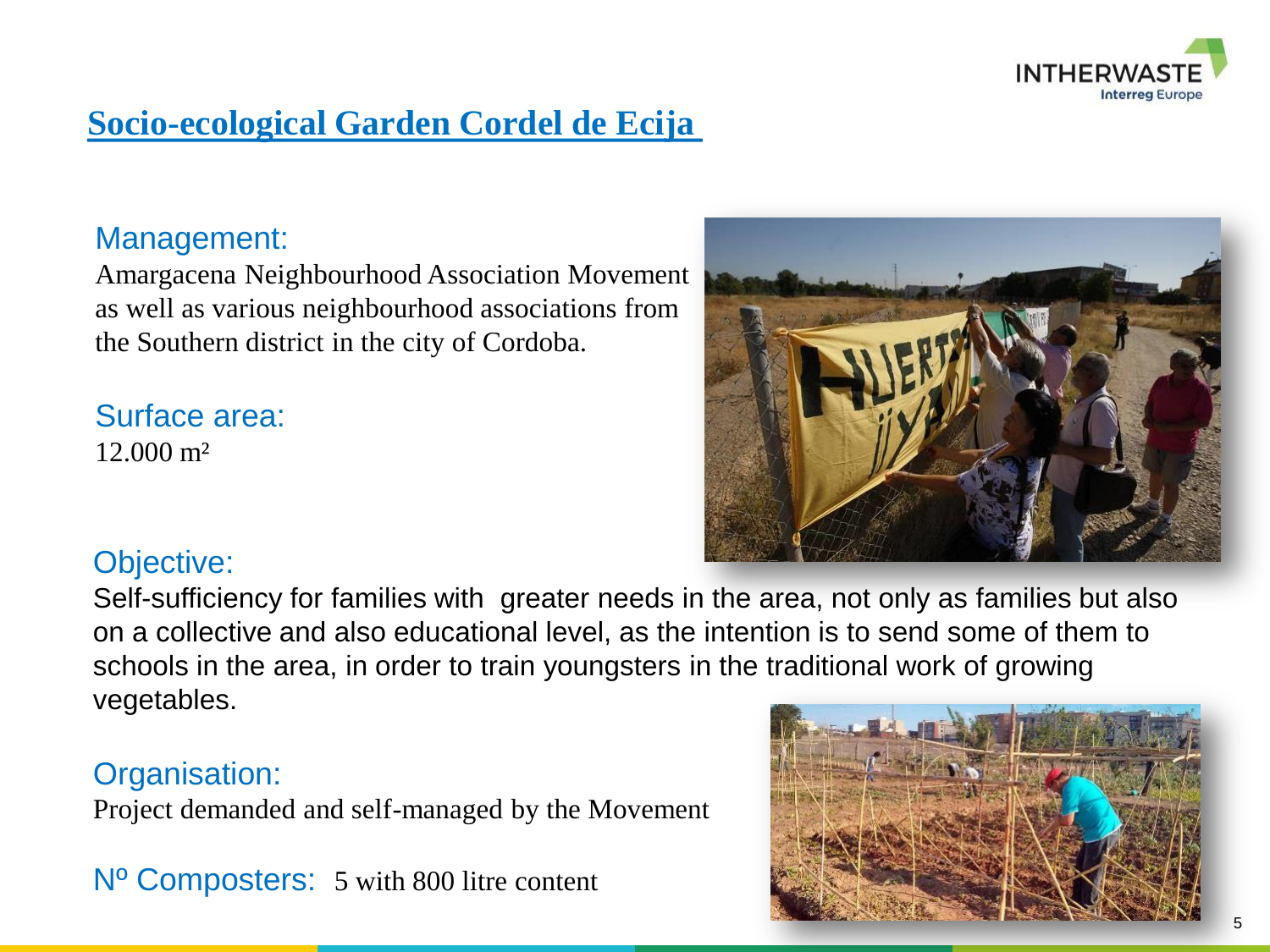

# **Cordoba Council Environmental Education Centre**

Management: Cordoba Council Environmental Area.

### Surface Area:

#### Objective:

Training in ecological agriculture and its development in an urban environment. An educational tool, which is, very much related to environmental sustainability, organic crops and health by eating seasonal products grown by ourselves.

#### Organisation:

Cordoba Council Environmental Area. Plots for women only and for Social Services.

Nº Composters: 2 with 800 litre content



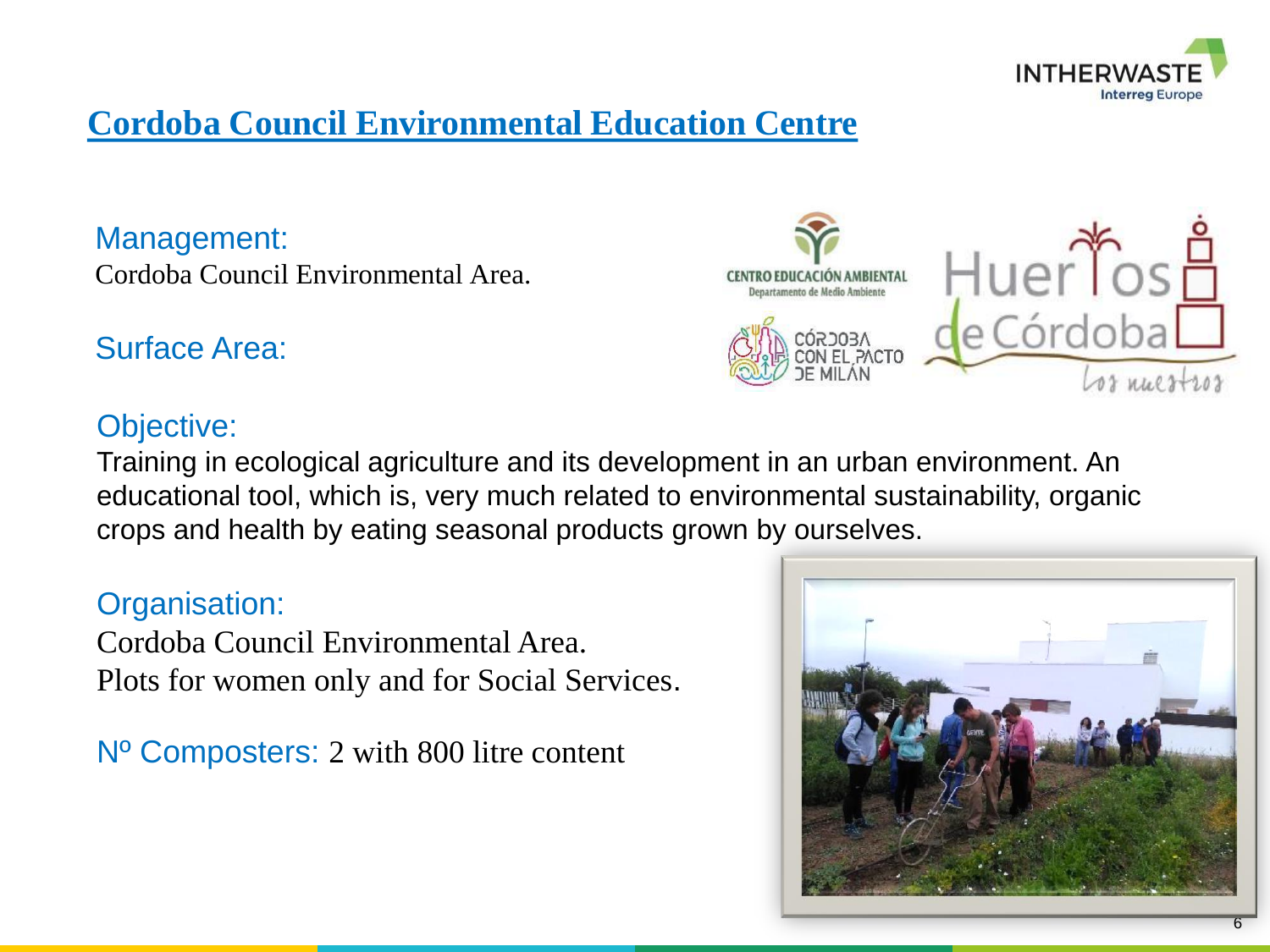

# **Cordoba Council Environmental Education Centre**





> Archivo Municipal

- > Buzón de Sugerencias
- > Cooperación
- > Cultura, Ocio y Naturaleza
- > Educación e Infancia
- > Empleo y Formación
- **CURSO DE FORMACIÓN SOBRE "GESTIÓN DEL HUERTO ESCOLAR DE PRIMAVERA"**
- > Infraestructuras
- > Medio Ambiente
- > Movilidad, Accesibilidad v Transportes
- > Mujer e Igualdad
- > Oficina Municipal en Defensa de la Vivienda
- > Participación Ciudadana
- > Seguridad
- > Servicios Básicos
- > Servicios Sociales
- > Urbanismo, Vivienda y Comercio

Inicio > Medio Ambiente > CURSO DE FORMACIÓN SOBRE "GESTIÓN DEL HUERTO ESCOLAR DE PRIMAVERA"

#### **CURSO DE FORMACIÓN SOBRE "GESTIÓN DEL HUERTO ESCOLAR DE PRIMAVERA**

Publicado el Jueves, 14 Abril 2016 08:12 Visto: 84



Te invitamos a conocer como diseñar y cultivar un huerto escolar de primavera, aprendiendo<br>las técnicas de agricultura ecológica y practicando en uno de los espacios del Centro de<br>Educación Ambiental, para después poder cr o bien crear tu propio huerto.

Fechas: De 25 abril a 27 de junio de 2018.

Horario: miércoles de 17:00 a 20:00 horas.

Lugar: Centro de Educación Ambiental, Avda. Linneo s/n (con aparcamiento para bicicletas en el interior).

Dirigido a Profesorado de Centros educativos de Córdoba y miembros de las AMPAS de dichos centros, así como a personas adultas, mayores de edad, interesadas en crear su propio huerto ecológico para autoconsumo.

Plazas disponibles: 20. Se cubrirán por orden de solicitud de inscripción. dando prioridad a Profesorado de Centros educativos de Córdoba, miembros de las AMPAS de dichos centros y personas que no hayan realizado otro curso sobre huertos urbanos, organizado por el Ayuntamiento de Córdoba o IMGEMA.

Información: Telf. 957 42 20 02 ó 957 49 99 00, ext. 17835. De lunes a viernes, de 12:00 a 15:00 horas, o en el correo electrónico: medioambiente@ayuncordoba.es

Inscripción: Presentando solicitud, debidamente cumplimentada y firmada en impreso oficial, en:

· Centro de Educación Ambiental, Avda. de Linneo s/n. · Correo electrónico: medioambiente@ayuncordoba.es

Plazo inscripción: hasta el día18 de abril 2018 (inclusive).

Se confirmará la admisión mediante correo electrónico o telefónicamente.







#### Gestión del ruido de Córdoba

· Memoria Mapa Estratégico de Ruido · Proyecto de Plan de Acción derivado del mapa estratégico de ruido





Cordoba Council received the award in the VI Contest for Good Practices in Environmental Education and Sustainability organised by the, regional Ministry of Environment and Territorial Planning and the Andalusian Federation of Municipalities and Provinces (FAMP) . The aim of this initiative is to publicise the most relevant experiences in environmental education, awareness, communication, participation and interpretation in urban environments.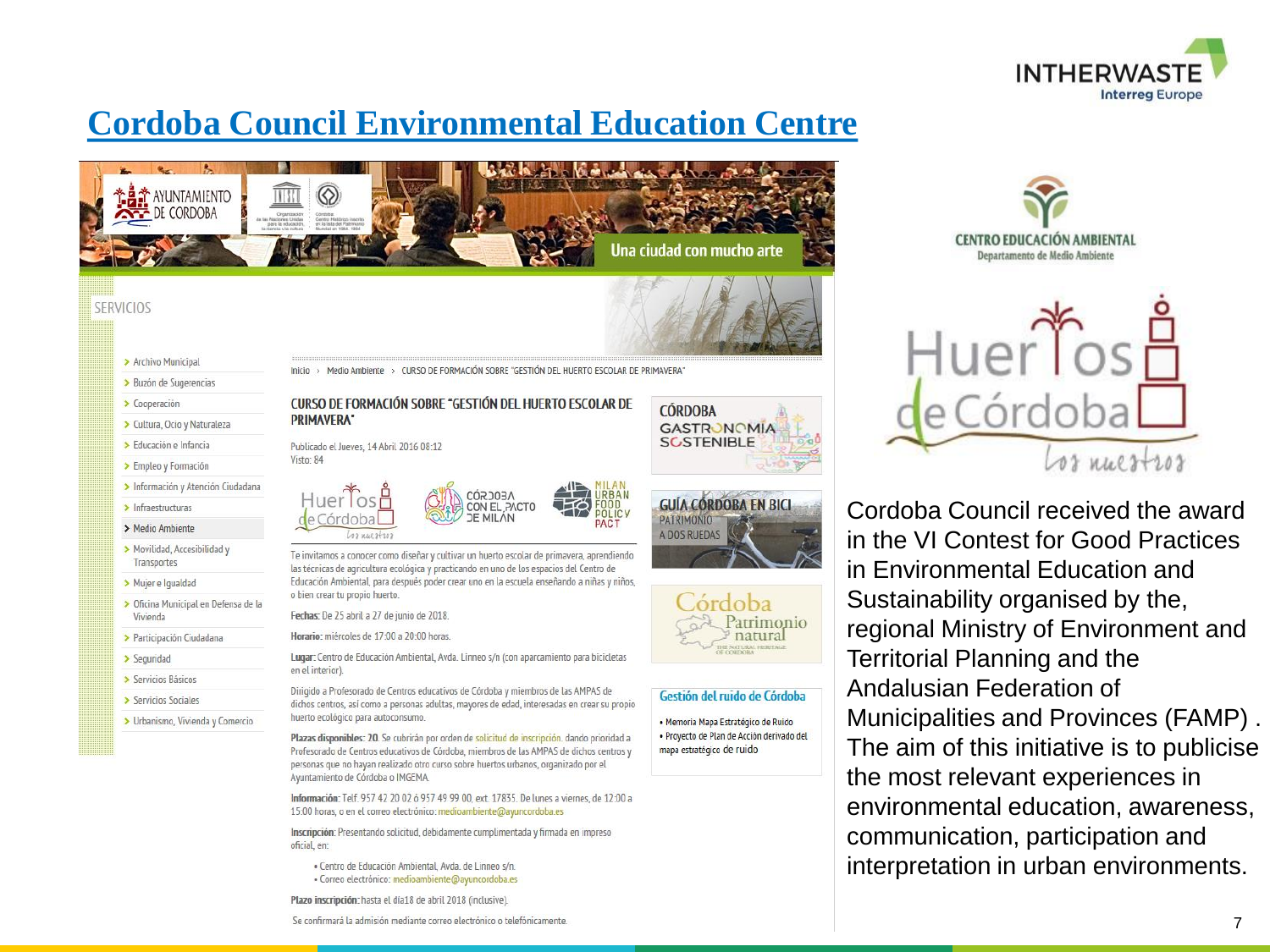

## **Composting and Gardens in school**

In 2017 the "The Little Garden" project began where 20 reused containers were distributed for small gardens, in 2018 they were given 20 compost bins

#### Objective:

Make the youngest pupils aware (a lot of them are in Pre-school Education) of environmental values in growing vegetables.

#### Nº of composters:

50 composters in schools in the capital and outlying neighbourhood areas so that 5,000 school children learn to make compost.